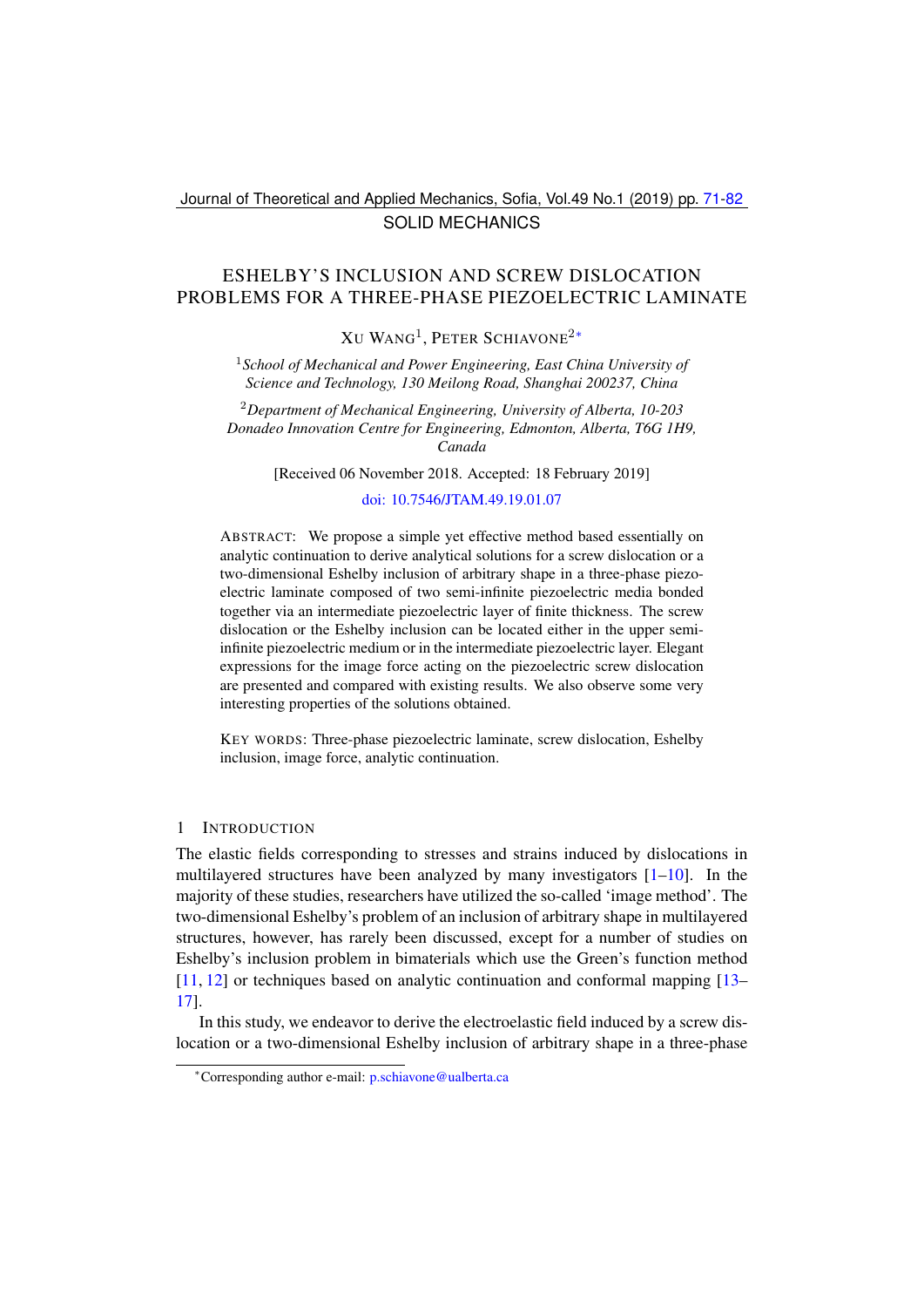hexagonal piezoelectric laminate composed of a piezoelectric layer of finite thickness bounded by two semi-infinite piezoelectric media. Rather than employ the traditional image method used by several authors (including those mentioned above), we choose to base our analysis on the technique of analytic continuation [\[13,](#page-11-1) [18\]](#page-11-3) which we find to be particularly effective in accommodating these types of challenging interaction problems. We derive explicit solutions which, in the case of the dislocation problem, can be conveniently interpreted in terms of image dislocations, image electricpotential-dislocations, image forces and image charges for all three phases of the laminate. General yet elegant expressions of the image force acting on the piezoelectric screw dislocation are obtained using the extended version of the Peach-Koehler formula [\[19,](#page-11-4) [20\]](#page-11-5) and are compared with existing results in the literature [\[1,](#page-10-0) [21,](#page-11-6) [22\]](#page-11-7).

## 2 BASIC FORMULATION

In a fixed rectangular coordinate system  $x_i$   $(i = 1, 2, 3)$ , the stresses  $\sigma_{ij}$ , the strains  $\varepsilon_{ij}$ , the displacements  $u_i$ , the electric displacements  $D_i$ , the electric fields  $E_i$  and the electric potential  $\varphi$  satisfy the following equations of equilibrium and constitutive relations for an anisotropic piezoelectric solid [\[23,](#page-11-8) [24\]](#page-11-9):

$$
(1) \t\t \sigma_{ij,j}=0, \t\t D_{i,i}=0,
$$

(2) 
$$
\sigma_{ij} = C_{ijkl} \varepsilon_{kl} - e_{kij} E_k, \qquad D_k = e_{kij} \varepsilon_{ij} + \varepsilon_{kl} E_l,
$$

(3) 
$$
\varepsilon_{ij} = \frac{1}{2}(u_{i,j} + u_{j,i}), \qquad E_i = -\phi_i,
$$

where  $C_{ijkl}$ ,  $e_{kij}$  and  $\in_{ij}$  are respectively the elastic stiffnesses, piezoelectric constants and dielectric constants.

For the anti-plane shear deformations of a hexagonal piezoelectric material exhibiting 6mm symmetry with its poling direction along the  $x_3$ -axis, the general solution is given by

(4) 
$$
\begin{bmatrix} u_3 \\ \phi \end{bmatrix} = \text{Im} \left\{ \mathbf{f}(z) \right\},
$$

(5) 
$$
\begin{bmatrix} 2\varepsilon_{32} + 2i\varepsilon_{31} \ -E_2 - iE_1 \end{bmatrix} = \mathbf{f}'(z), \qquad \begin{bmatrix} \sigma_{32} + i\sigma_{31} \ D_2 + iD_1 \end{bmatrix} = \mathbf{C}\mathbf{f}'(z),
$$

where  $f(z)$  is a two-dimensional analytic vector function of the complex variable  $z = x_1 + ix_2$  and the real symmetric matrix C is defined by

(6) 
$$
\mathbf{C} = \mathbf{C}^T = \begin{bmatrix} C_{44} & e_{15} \\ e_{15} & -\epsilon_{11} \end{bmatrix}.
$$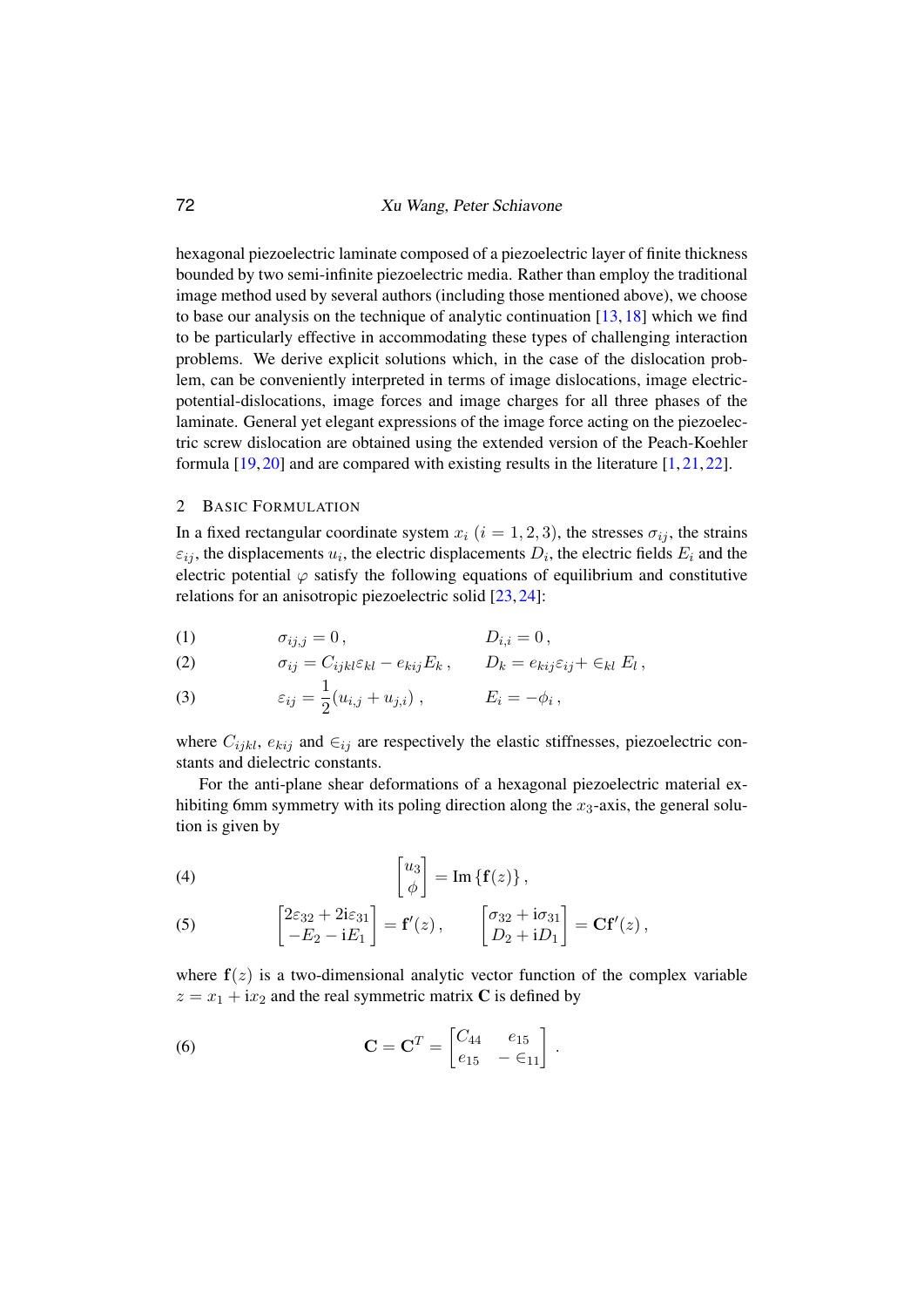Consider the anti-plane shear deformation of a three-phase piezoelectric laminate composed of two semi-infinite piezoelectric media bonded together through an intermediate piezoelectric layer of finite thickness  $h$ . Each piezoelectric phase is hexagonal with its poling direction along the  $x_3$ -axis. Let  $S_1$ ,  $S_2$  and  $S_3$  denote the upper semi-infinite medium, the intermediate layer and the lower semi-infinite medium, respectively, all of which are perfectly bonded across two planar interfaces at  $x_2 = 0$ and  $x_2 = -h$ . In what follows, the subscripts 1, 2 and 3 are used to identify the respective quantities in  $S_1$ ,  $S_2$  and  $S_3$ . Here, we assume that a screw dislocation or a two-dimensional Eshelby inclusion of arbitrary shape can be located either in the upper semi-infinite piezoelectric medium or in the intermediate piezoelectric layer of finite thickness.

## 3 THE GENERAL SOLUTION

The conditions describing continuity of displacement, electric potential, traction and normal electric displacement across the two perfectly bonded interfaces at  $x_2 = 0$  and  $x_2 = -h$  can be expressed in terms of the three analytic vector functions  $f_1(z)$ ,  $f_2(z)$ and  $f_3(z)$  as follows:

<span id="page-2-0"></span>(7a) 
$$
\mathbf{f}_1(z) + \overline{\mathbf{f}_1(z)} = \mathbf{\Gamma}_1 \mathbf{f}_2(z) + \mathbf{\Gamma}_1 \overline{\mathbf{f}_2(z)},
$$

$$
\mathbf{f}_1(z) - \overline{\mathbf{f}_1(z)} = \mathbf{f}_2(z) - \overline{\mathbf{f}_2(z)}, \qquad \text{Im}\{z\} = 0;
$$

<span id="page-2-1"></span>(7b)  
\n
$$
\mathbf{f}_2(z) + \mathbf{f}_2(z) = \mathbf{\Gamma}_2 \mathbf{f}_3(z) + \mathbf{\Gamma}_2 \mathbf{f}_3(z),
$$
\n
$$
\mathbf{f}_2(z) - \overline{\mathbf{f}_2(z)} = \mathbf{f}_3(z) - \overline{\mathbf{f}_3(z)}, \qquad \text{Im}\{z\} = -h,
$$

where:

(8) 
$$
\Gamma_1 = C_1^{-1}C_2, \qquad \Gamma_2 = C_2^{-1}C_3.
$$

We assume that  $f_3(z)$  takes the following general form:

<span id="page-2-2"></span>
$$
\mathbf{f}_3(z) = \mathbf{g}(z),
$$

where  $g(z)$  is to be determined. It will be seen from the ensuing analysis that a judicious choice of  $g(z)$  will be crucial to the successful derivation of the corresponding solutions.

By enforcing the continuity conditions across the two interfaces in Eqs. [\(7a,](#page-2-0)[7b\)](#page-2-1) and applying the technique of analytic continuation  $[13, 18]$  $[13, 18]$  $[13, 18]$ , we find the following expressions for  $f_1(z)$  and  $f_2(z)$ :

<span id="page-2-3"></span>(10) 
$$
\mathbf{f}_2(z) = \frac{\mathbf{\Gamma}_2 + \mathbf{I}}{2}\mathbf{g}(z) + \frac{\mathbf{\Gamma}_2 - \mathbf{I}}{2}\mathbf{\bar{g}}(z + 2\mathbf{i}h),
$$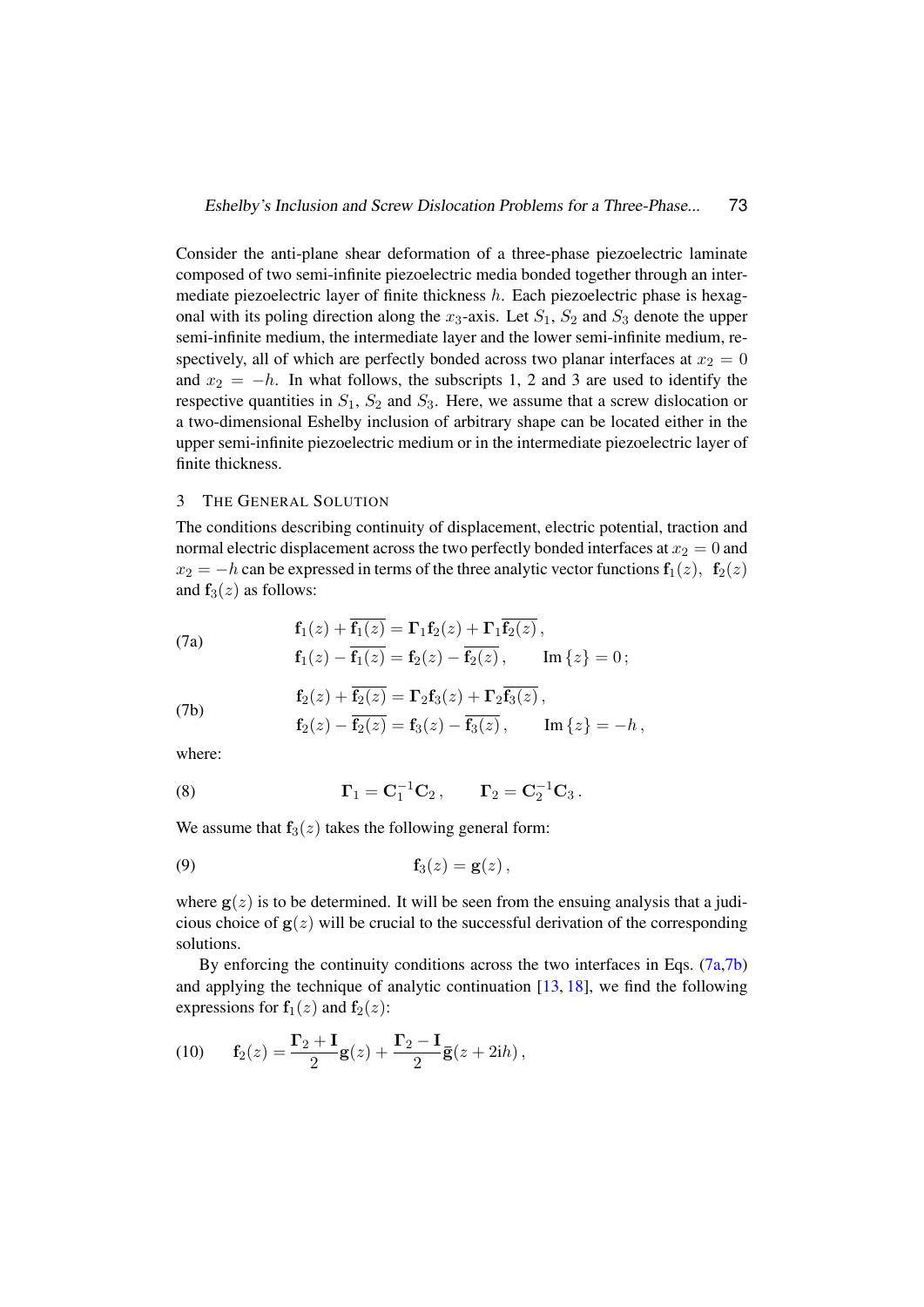<span id="page-3-0"></span>(11) 
$$
\mathbf{f}_1(z) = \frac{(\mathbf{\Gamma}_1 + \mathbf{I})(\mathbf{\Gamma}_2 + \mathbf{I})}{4}\mathbf{g}(z) + \frac{(\mathbf{\Gamma}_1 - \mathbf{I})(\mathbf{\Gamma}_2 - \mathbf{I})}{4}\mathbf{g}(z - 2ih) + \frac{(\mathbf{\Gamma}_1 - \mathbf{I})(\mathbf{\Gamma}_2 + \mathbf{I})}{4}\mathbf{\overline{g}}(z) + \frac{(\mathbf{\Gamma}_1 + \mathbf{I})(\mathbf{\Gamma}_2 - \mathbf{I})}{4}\mathbf{\overline{g}}(z + 2ih).
$$

We remark that the obtained general solution is thus strikingly simple.

#### 4 THE SCREW DISLOCATION PROBLEM

In this section, we first consider a screw dislocation in the three-phase piezoelectric laminate. The screw dislocation suffers a jump  $b_3$  in anti-plane displacement and a jump  $\Delta\phi$  in electric potential across the slip plane. Meanwhile, it is subjected to a line force  $p$  and a line charge  $q$  at its core. The screw dislocation can be located either at  $z = id$  ( $d > 0$ ) in the upper semi-infinite medium (phase 1) or located at  $z = -id$  $(0 < d < h)$  in the intermediate layer (phase 2).

## 4.1 DISLOCATION IN THE UPPER SEMI-INFINITE PIEZOELECTRIC MEDIUM (PHASE 1)

When the piezoelectric screw dislocation is located in the upper semi-infinite piezo-electric medium (phase 1), a careful examination of Eq. [\(11\)](#page-3-0) reveals that  $g(z)$  should take the following form:

<span id="page-3-1"></span>(12) 
$$
\mathbf{g}(z) = \frac{2}{\pi} \sum_{n=0}^{+\infty} \ln \left[z - i(d + 2nh)\right] \mathbf{\Lambda}^n (\mathbf{\Gamma}_2 + \mathbf{I})^{-1} (\mathbf{\Gamma}_1 + \mathbf{I})^{-1} (\hat{\mathbf{b}} - i\mathbf{C}_1^{-1} \hat{\mathbf{f}}),
$$

where **I** is the  $2 \times 2$  identity matrix, and

(13) 
$$
\Lambda = -(\Gamma_2 + I)^{-1}(\Gamma_1 + I)^{-1}(\Gamma_1 - I)(\Gamma_2 - I),
$$

(14) 
$$
\hat{\mathbf{b}} = \begin{bmatrix} b_3 & \Delta \phi \end{bmatrix}^T, \quad \hat{\mathbf{f}} = \begin{bmatrix} p & -q \end{bmatrix}^T.
$$

**Remark 1.** By choosing Eq. [\(12\)](#page-3-1),  $f_1(z)$  will exhibit the singular behavior

$$
\mathbf{f}_1(z) \cong \frac{1}{2\pi} \ln(z - \mathrm{i}d)(\mathbf{\hat{b}} - \mathrm{i}\mathbf{C}_1^{-1}\mathbf{\hat{f}}) + O(1) \quad \text{as} \quad z \to \mathrm{i}d
$$

and is analytic elsewhere.

Substituting Eq.  $(12)$  into Eqs.  $(9)-(11)$  $(9)-(11)$  $(9)-(11)$ , we finally obtain the following explicit expressions for  $f_1(z)$ ,  $f_2(z)$  and  $f_3(z)$ :

(15) 
$$
\mathbf{f}_1(z) = \frac{\ln(z - \mathrm{i}d)}{2\pi} (\hat{\mathbf{b}} - \mathrm{i}\mathbf{C}_1^{-1}\hat{\mathbf{f}}) + \frac{1}{2\pi} \sum_{n=0}^{+\infty} \ln[z + \mathrm{i}(d + 2nh)]
$$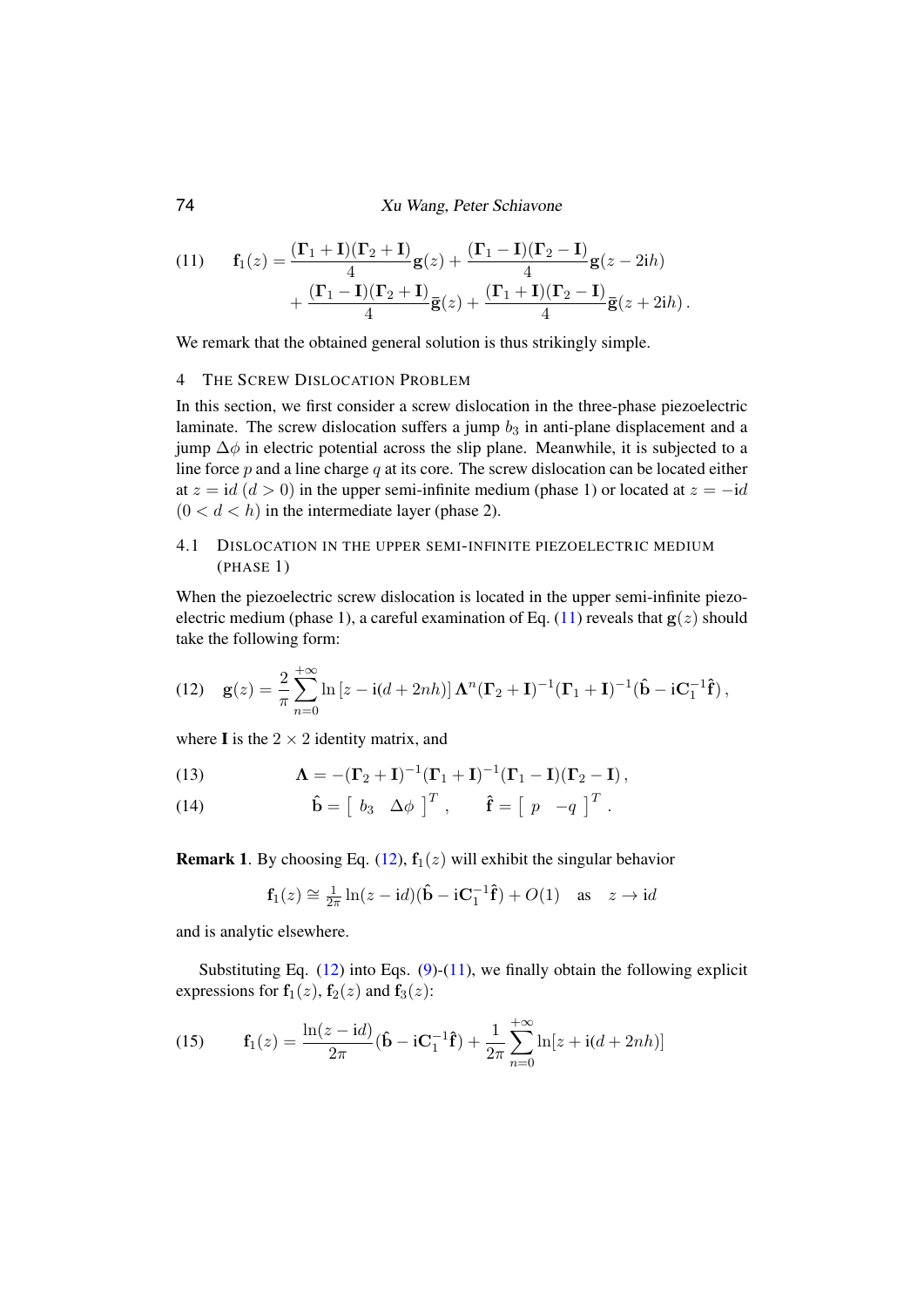$$
\times (\mathbf{\Gamma}_1 - \mathbf{I})(\mathbf{\Gamma}_2 + \mathbf{I})\mathbf{\Lambda}^n(\mathbf{\Gamma}_2 + \mathbf{I})^{-1}(\mathbf{\Gamma}_1 + \mathbf{I})^{-1}(\hat{\mathbf{b}} + i\mathbf{C}_1^{-1}\hat{\mathbf{f}})
$$
  
+ 
$$
\frac{1}{2\pi} \sum_{n=0}^{+\infty} \ln [z + i(d + 2h(n + 1))]
$$
  

$$
\times (\mathbf{\Gamma}_1 + \mathbf{I})(\mathbf{\Gamma}_2 - \mathbf{I})\mathbf{\Lambda}^n(\mathbf{\Gamma}_2 + \mathbf{I})^{-1}(\mathbf{\Gamma}_1 + \mathbf{I})^{-1}(\hat{\mathbf{b}} + i\mathbf{C}_1^{-1}\hat{\mathbf{f}}),
$$

$$
\mathbf{f}_2(z) = \frac{1}{\pi} \sum_{n=0}^{+\infty} \ln[z - i(d+2nh)] (\mathbf{\Gamma}_2 + \mathbf{I}) \mathbf{\Lambda}^n (\mathbf{\Gamma}_2 + \mathbf{I})^{-1} (\mathbf{\Gamma}_1 + \mathbf{I})^{-1} (\hat{\mathbf{b}} - i\mathbf{C}_1^{-1} \hat{\mathbf{f}})
$$
  
+ 
$$
\frac{1}{\pi} \sum_{n=0}^{+\infty} \ln[z + i(d+2h(n+1))]
$$
  

$$
\times (\mathbf{\Gamma}_2 - \mathbf{I}) \mathbf{\Lambda}^n (\mathbf{\Gamma}_2 + \mathbf{I})^{-1} (\mathbf{\Gamma}_1 + \mathbf{I})^{-1} (\hat{\mathbf{b}} + i\mathbf{C}_1^{-1} \hat{\mathbf{f}}),
$$
  

$$
\mathbf{f}_3(z) = \frac{2}{\pi} \sum_{n=0}^{+\infty} \ln[z - i(d+2nh)] \mathbf{\Lambda}^n (\mathbf{\Gamma}_2 + \mathbf{I})^{-1} (\mathbf{\Gamma}_1 + \mathbf{I})^{-1} (\hat{\mathbf{b}} - i\mathbf{C}_1^{-1} \hat{\mathbf{f}}).
$$

The above solution can be conveniently interpreted in terms of image dislocations, image electric-potential-dislocations, image forces and image charges for all three phases. By using the extended version of the Peach-Koehler formula [\[19,](#page-11-4) [20\]](#page-11-5), an elegant and concise expression for the image force acting on the piezoelectric screw dislocation can be finally obtained as:

(16) 
$$
F_1 = 0, \qquad F_2 = \frac{1}{4\pi} (\hat{\mathbf{b}}^T \mathbf{C}_1 \mathbf{M} \hat{\mathbf{b}} + \hat{\mathbf{f}}^T \mathbf{M} \mathbf{C}_1^{-1} \hat{\mathbf{f}}),
$$

where  $F_1$  and  $F_2$  are respectively the force components along the  $x_1$  and  $x_2$  directions and the  $2 \times 2$  real matrix **M** is defined by

(17) 
$$
\mathbf{M} = \frac{1}{d}(\mathbf{\Gamma}_1 - \mathbf{I})(\mathbf{\Gamma}_1 + \mathbf{I})^{-1} + [\mathbf{\Gamma}_1 + \mathbf{I} - (\mathbf{\Gamma}_1 - \mathbf{I})(\mathbf{\Gamma}_1 + \mathbf{I})^{-1}(\mathbf{\Gamma}_1 - \mathbf{I})] \times (\mathbf{\Gamma}_2 - \mathbf{I}) \sum_{n=1}^{+\infty} \frac{1}{d + nh} \mathbf{\Lambda}^{n-1} (\mathbf{\Gamma}_2 + \mathbf{I})^{-1} (\mathbf{\Gamma}_1 + \mathbf{I})^{-1}.
$$

It can be verified that both  $\mathbf{C}_1 \mathbf{M}$  and  $\mathbf{M} \mathbf{C}_1^{-1}$  are symmetric.

<span id="page-4-1"></span>When  $h \to \infty$ , Eq. [\(16\)](#page-4-0) becomes:

(18) 
$$
F_2 = \frac{1}{4\pi d} \left[ \hat{\mathbf{b}}^T \mathbf{C}_1 (\mathbf{\Gamma}_1 - \mathbf{I}) (\mathbf{\Gamma}_1 + \mathbf{I})^{-1} \hat{\mathbf{b}} + \hat{\mathbf{f}}^T (\mathbf{\Gamma}_1 - \mathbf{I}) (\mathbf{\Gamma}_1 + \mathbf{I})^{-1} \mathbf{C}_1^{-1} \hat{\mathbf{f}} \right].
$$

When  $h \rightarrow 0$ , Eq. [\(16\)](#page-4-0) becomes:

<span id="page-4-0"></span>1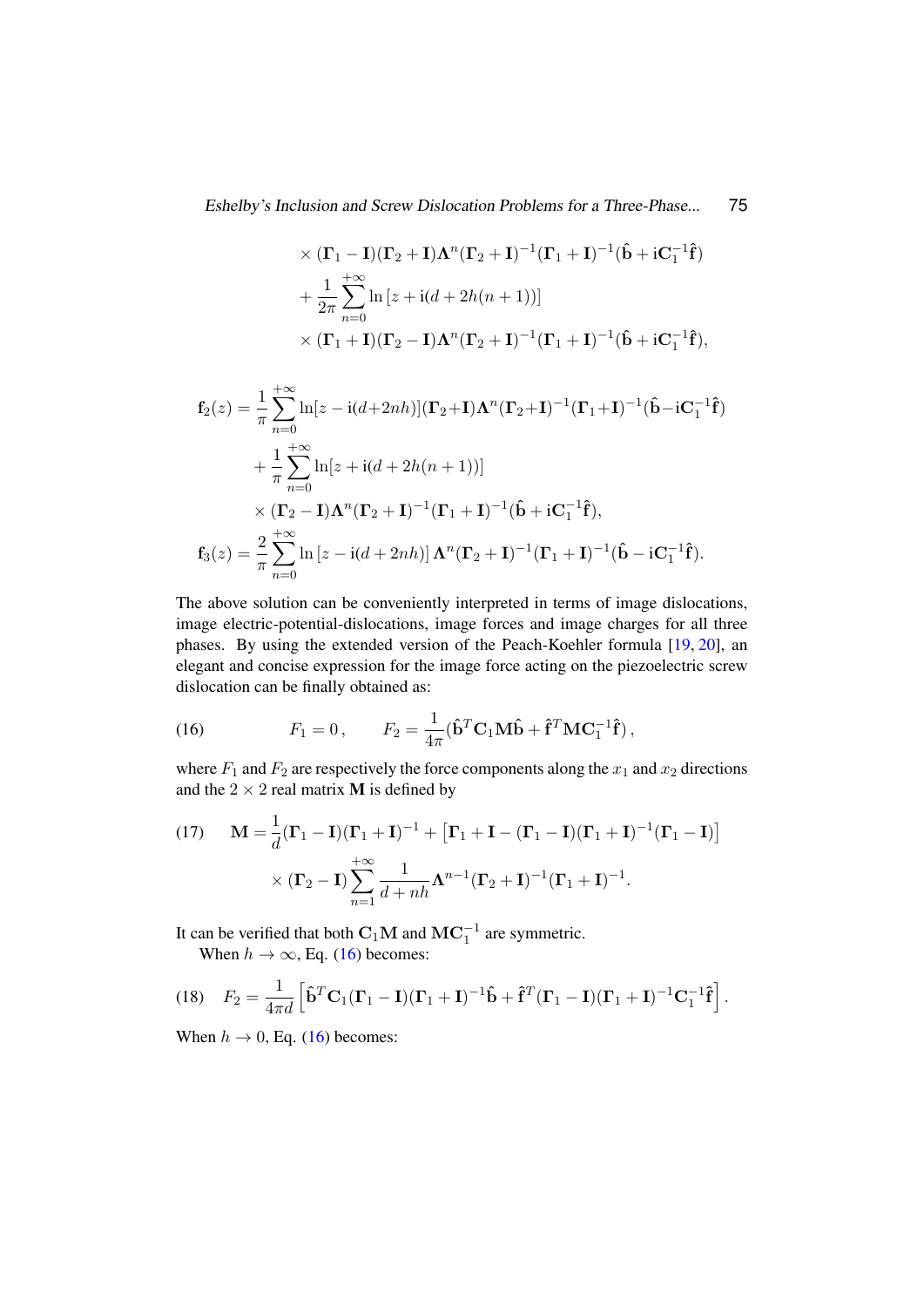<span id="page-5-0"></span>(19) 
$$
F_2 = \frac{1}{4\pi d} \left[ \hat{\mathbf{b}}^T \mathbf{C}_1 (\mathbf{\Gamma}_1 \mathbf{\Gamma}_2 - \mathbf{I}) (\mathbf{\Gamma}_1 \mathbf{\Gamma}_2 + \mathbf{I})^{-1} \hat{\mathbf{b}} + \hat{\mathbf{f}}^T (\mathbf{\Gamma}_1 \mathbf{\Gamma}_2 - \mathbf{I}) (\mathbf{\Gamma}_1 \mathbf{\Gamma}_2 + \mathbf{I})^{-1} \mathbf{C}_1^{-1} \hat{\mathbf{f}} \right].
$$

Both Eqs. [\(18\)](#page-4-1) and [\(19\)](#page-5-0) agree with existing results for a piezoelectric screw dislocation interacting with a perfect bimaterial interface [\[21,](#page-11-6) [22\]](#page-11-7).

When all three phases are dielectric elastic or non-piezoelectric materials with their piezoelectric constants set to zero and  $\Delta \phi = p = q = 0$ , Eq. [\(16\)](#page-4-0) will simply reduce to the classical solution obtained by Chou [\[1\]](#page-10-0).

# 4.2 DISLOCATION IN THE INTERMEDIATE PIEZOELECTRIC LAYER (PHASE 2)

When the piezoelectric screw dislocation is located in the intermediate piezoelectric layer (phase 2), a careful examination of Eqs. [\(10\)](#page-2-3) and [\(11\)](#page-3-0) reveals that  $g(z)$  should take the following form:

<span id="page-5-1"></span>(20) 
$$
\mathbf{g}(z) = \frac{1}{\pi} \sum_{n=0}^{+\infty} \ln \left[z - i(-d + 2nh)\right] \mathbf{\Lambda}^n (\mathbf{\Gamma}_2 + \mathbf{I})^{-1} (\hat{\mathbf{b}} - i\mathbf{C}_2^{-1} \hat{\mathbf{f}})
$$

$$
- \frac{1}{\pi} \sum_{n=0}^{+\infty} \ln \left[z - i(d + 2nh)\right] \mathbf{\Lambda}^n (\mathbf{\Gamma}_2 + \mathbf{I})^{-1} (\mathbf{\Gamma}_1 + \mathbf{I})^{-1} (\mathbf{\Gamma}_1 - \mathbf{I}) (\hat{\mathbf{b}} + i\mathbf{C}_2^{-1} \hat{\mathbf{f}}).
$$

**Remark 2.** By choosing Eq. [\(20\)](#page-5-1),  $f_2(z)$  will exhibit the singular behavior

$$
\mathbf{f}_2(z) \cong \frac{1}{2\pi} \ln(z + \mathrm{i}d)(\hat{\mathbf{b}} - \mathrm{i}\mathbf{C}_2^{-1}\hat{\mathbf{f}}) + O(1) \quad \text{as} \quad z \to -\mathrm{i}d
$$

whilst  $f_1(z)$  is analytic everywhere in its domain of definition.

By substituting Eq.  $(20)$  into Eqs.  $(9)-(11)$  $(9)-(11)$  $(9)-(11)$ , we finally obtain the following explicit expressions for  $f_1(z)$ ,  $f_2(z)$  and  $f_3(z)$ 

(21a) 
$$
\mathbf{f}_1(z) = \frac{\ln(z + \mathrm{i}d)}{4\pi} (\mathbf{\Gamma}_1 + \mathbf{I})(\hat{\mathbf{b}} - \mathrm{i}\mathbf{C}_2^{-1}\hat{\mathbf{f}})
$$

$$
+ \frac{1}{4\pi} \sum_{n=1}^{+\infty} \ln[z + \mathrm{i}(-d + 2nh)]
$$

$$
\times (\mathbf{\Gamma}_1 - \mathbf{I})(\mathbf{\Gamma}_2 + \mathbf{I})\mathbf{\Lambda}^n(\mathbf{\Gamma}_2 + \mathbf{I})^{-1}(\hat{\mathbf{b}} + \mathrm{i}\mathbf{C}_2^{-1}\hat{\mathbf{f}})
$$

$$
- \frac{1}{4\pi} \sum_{n=0}^{+\infty} \ln[z + \mathrm{i}(d + 2nh)]
$$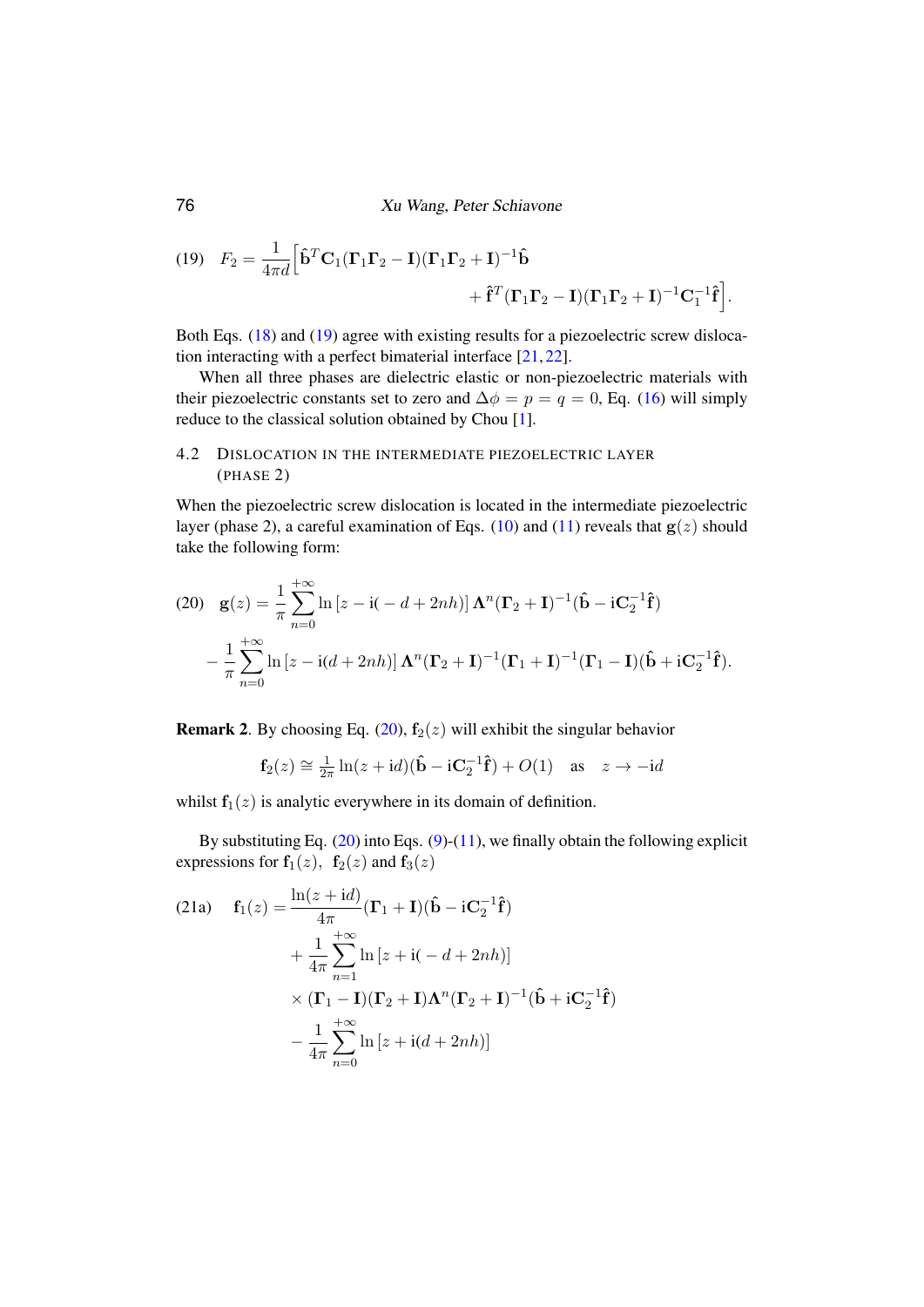$$
\times (\Gamma_1 - \mathbf{I})(\Gamma_2 + \mathbf{I})\Lambda^n(\Gamma_2 + \mathbf{I})^{-1}(\Gamma_1 + \mathbf{I})^{-1}(\Gamma_1 - \mathbf{I})(\hat{\mathbf{b}} - i\mathbf{C}_2^{-1}\hat{\mathbf{f}})
$$
  
+  $\frac{1}{4\pi} \sum_{n=0}^{+\infty} \ln [z + i(-d + 2h(n + 1))]$   
 $\times (\Gamma_1 + \mathbf{I})(\Gamma_2 - \mathbf{I})\Lambda^n(\Gamma_2 + \mathbf{I})^{-1}(\hat{\mathbf{b}} + i\mathbf{C}_2^{-1}\hat{\mathbf{f}})$   
-  $\frac{1}{4\pi} \sum_{n=0}^{+\infty} \ln [z + i(d + 2h(n + 1))]$   
 $\times (\Gamma_1 + \mathbf{I})(\Gamma_2 - \mathbf{I})\Lambda^n(\Gamma_2 + \mathbf{I})^{-1}(\Gamma_1 + \mathbf{I})^{-1}(\Gamma_1 - \mathbf{I})(\hat{\mathbf{b}} - i\mathbf{C}_2^{-1}\hat{\mathbf{f}}),$   
(21b)  $\mathbf{f}_2(z) = \frac{1}{2\pi} \sum_{n=0}^{+\infty} \ln [z - i(-d + 2nh)] (\Gamma_2 + \mathbf{I})\Lambda^n(\Gamma_2 + \mathbf{I})^{-1}(\hat{\mathbf{b}} - i\mathbf{C}_2^{-1}\hat{\mathbf{f}})$   
-  $\frac{1}{2\pi} \sum_{n=0}^{+\infty} \ln [z - i(d + 2nh)]$   
 $\times (\Gamma_2 + \mathbf{I})\Lambda^n(\Gamma_2 + \mathbf{I})^{-1}(\Gamma_1 + \mathbf{I})^{-1}(\Gamma_1 - \mathbf{I})(\hat{\mathbf{b}} + i\mathbf{C}_2^{-1}\hat{\mathbf{f}})$   
+  $\frac{1}{2\pi} \sum_{n=0}^{+\infty} \ln [z + i(-d + 2h(n + 1))]$   
 $\times (\Gamma_2 - \mathbf{I})\Lambda^n(\Gamma_2 + \mathbf{I})^{-1}(\hat{\mathbf{b}} + i\mathbf{C}_2^{-1}\hat{\mathbf{f}})$   
-  $\frac{1}{2\pi} \sum_{n=0}^{+\infty} \ln [z + i(d + 2h(n + 1))]$   
 $\times (\Gamma_2 - \$ 

$$
-\frac{1}{\pi}\sum_{n=0}^{+\infty}\ln\left[z-\mathrm{i}(d+2nh)\right]
$$
  
\$\times \Lambda^{n}(\Gamma\_2+\mathbf{I})^{-1}(\Gamma\_1+\mathbf{I})^{-1}(\Gamma\_1-\mathbf{I})(\hat{\mathbf{b}}+\mathrm{i}\mathbf{C}\_2^{-1}\hat{\mathbf{f}}).

It is again particularly convenient to interpret the above solution in terms of image dislocations, image electric-potential-dislocations, image forces and image charges for all the three phases. By using the extended version of the Peach-Koehler formula, the image force acting on the piezoelectric screw dislocation is then derived as

<span id="page-6-0"></span>(22) 
$$
F_1 = 0, \qquad F_2 = \frac{1}{4\pi} (\hat{\mathbf{b}}^T \mathbf{C}_2 \mathbf{N} \hat{\mathbf{b}} + \hat{\mathbf{f}}^T \mathbf{N} \mathbf{C}_2^{-1} \hat{\mathbf{f}}),
$$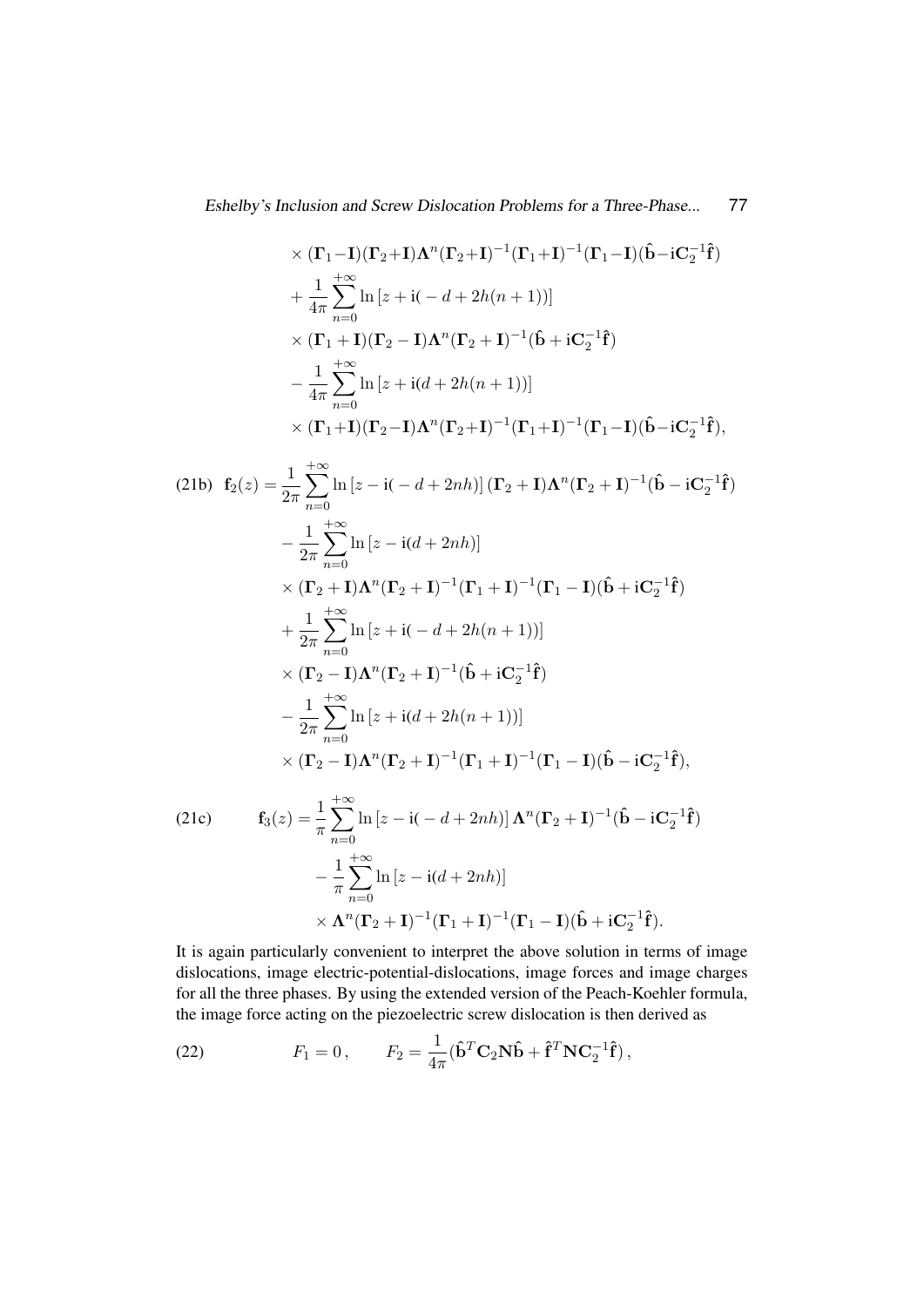where the  $2 \times 2$  real matrix N is defined by

(23) 
$$
\mathbf{N} = \frac{1}{d}(\mathbf{\Gamma}_1 + \mathbf{I})^{-1}(\mathbf{\Gamma}_1 - \mathbf{I}) + \sum_{n=1}^{+\infty} \frac{1}{nh - d}(\mathbf{\Gamma}_2 - \mathbf{I})\mathbf{\Lambda}^{n-1}(\mathbf{\Gamma}_2 + \mathbf{I})^{-1} + \sum_{n=1}^{+\infty} \frac{1}{nh + d}(\mathbf{\Gamma}_2 + \mathbf{I})\mathbf{\Lambda}^n(\mathbf{\Gamma}_2 + \mathbf{I})^{-1}(\mathbf{\Gamma}_1 + \mathbf{I})^{-1}(\mathbf{\Gamma}_1 - \mathbf{I}).
$$

It can be verified that both  $\mathbf{C}_2 \mathbf{N}$  and  $\mathbf{N} \mathbf{C}_2^{-1}$  are symmetric. During the derivation of Eq. [\(22\)](#page-6-0), we have used the property that both the two matrices

$$
\mathbf{C}_2\left[ (\mathbf{\Gamma}_2 - \mathbf{I})\boldsymbol{\Lambda}^n (\mathbf{\Gamma}_2 - \mathbf{I})^{-1} - (\mathbf{\Gamma}_2 + \mathbf{I})\boldsymbol{\Lambda}^n (\mathbf{\Gamma}_2 + \mathbf{I})^{-1} \right] \text{ and }
$$
  

$$
\left[ (\mathbf{\Gamma}_2 - \mathbf{I})\boldsymbol{\Lambda}^n (\mathbf{\Gamma}_2 - \mathbf{I})^{-1} - (\mathbf{\Gamma}_2 + \mathbf{I})\boldsymbol{\Lambda}^n (\mathbf{\Gamma}_2 + \mathbf{I})^{-1} \right] \mathbf{C}_2^{-1}
$$

are anti-symmetric.

When all three phases are dielectric elastic with their piezoelectric constants set to zero and  $\Delta \phi = p = q = 0$ , Eq. [\(22\)](#page-6-0) will again simply reduce to the corresponding classical solution by Chou [\[1\]](#page-10-0).

### 5 THE ESHELBY INCLUSION PROBLEM

Here, the three-phase piezoelectric laminate contains a two-dimensional Eshelby inclusion of arbitrary shape (simply connected inclusion enclosed by a simple curve [\[18\]](#page-11-3)) undergoing uniform anti-plane eigenstrains  $(\varepsilon_{13}^*, \varepsilon_{23}^*)$  and in-plane eigenelectric fields  $(E_1^*, E_2^*)$ . The elastic, piezoelectric and dielectric constants for the Eshelby inclusion and its surrounding material are taken to be identical. The Eshelby inclusion can be located either within the upper semi-infinite medium or within the intermediate layer.

## 5.1 AN ESHELBY INCLUSION IN THE UPPER SEMI-INFINITE PIEZOELECTRIC MEDIUM (PHASE 1)

When the Eshelby inclusion lies in the upper semi-infinite piezoelectric medium, the continuity conditions across the perfectly bonded interface  $L$  between the Eshelby inclusion and its surrounding material are described by

<span id="page-7-0"></span>(24) 
$$
\mathbf{f}_1(z) + \overline{\mathbf{f}_1(z)} = \mathbf{f}_0(z) + \overline{\mathbf{f}_0(z)},
$$

$$
\mathbf{f}_1(z) - \overline{\mathbf{f}_1(z)} = \mathbf{f}_0(z) - \overline{\mathbf{f}_0(z)} + 2\mathbf{v}z - 2\overline{\mathbf{v}}\overline{z}, \qquad z \in L,
$$

where  $f_0(z)$  is the analytic vector function defined inside the Eshelby inclusion denoted here by  $S_0$ ,  $f_1(z)$  is the analytic vector function defined in the upper half-plane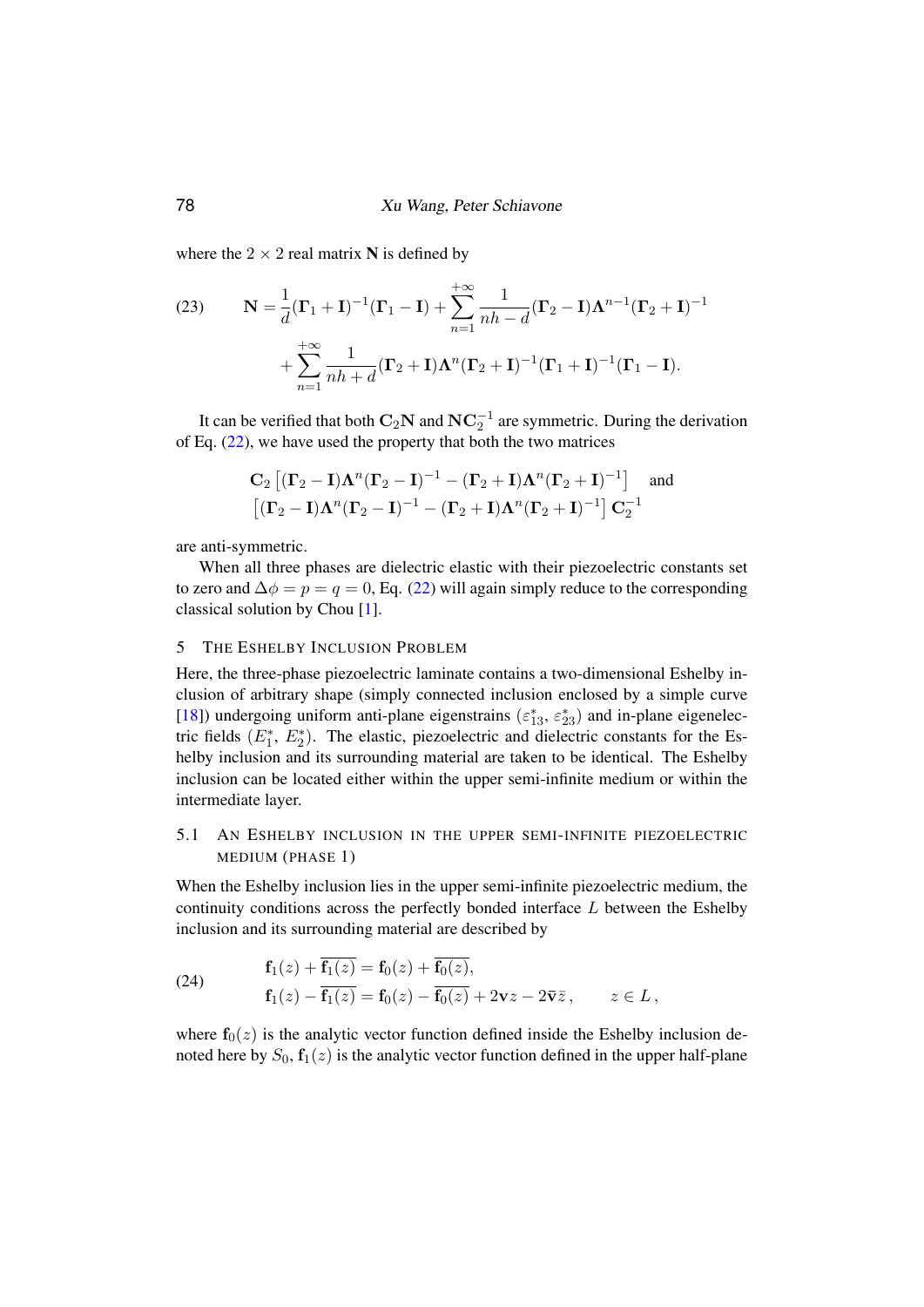outside the inclusion here denoted by  $S'_1$ , and the two-dimensional complex vector **v** is defined in terms of the eigenstrains and eigenelectric fields as follows:

<span id="page-8-2"></span>(25) 
$$
\mathbf{v} = \begin{bmatrix} \varepsilon_{23}^* + i\varepsilon_{13}^* \\ -\frac{1}{2}(E_2^* + iE_1^*) \end{bmatrix}.
$$

Adding the two conditions in Eq.  $(24)$ , we finally obtain

<span id="page-8-0"></span>(26) 
$$
\mathbf{f}_1(z) + \overline{\mathbf{v}} \left[ D(z) - P(z) \right] = \mathbf{f}_0(z) + \mathbf{v} z - \overline{\mathbf{v}} P(z), \qquad z \in L,
$$

where  $D(z) = \overline{z}$ ,  $z \in L$  and  $D(z) \cong P(z) + O(z^{-1})$ ,  $|z| \to \infty$  [\[18\]](#page-11-3). It is clear that the term  $[D(z) - P(z)]$  is analytic in the exterior of the Eshelby inclusion including at infinity. An explicit expression for  $[D(z) - P(z)]$  in the case of an elliptical inclusion was obtained by Ru [\[18\]](#page-11-3).

In view of Eq.  $(26)$ , we can construct the following auxiliary vector function  $\Omega(z)$ :

<span id="page-8-1"></span>(27) 
$$
\mathbf{\Omega}(z) = \begin{cases} \mathbf{f}_1(z) + \overline{\mathbf{v}} \left[ D(z) - P(z) \right], & z \in S_1' \\ \mathbf{f}_0(z) + \mathbf{v}z - \overline{\mathbf{v}}P(z), & z \in S_0 \end{cases}.
$$

It is seen that  $\Omega(z)$  is continuous across L and then analytic in  $S_1 = S_1' \cup S_0$  including the point at infinity. It is sufficient to treat the term  $-\bar{v} [D(z) - P(z)]$  as the singular (or principal) part of  $f_1(z)$ . As a result, an examination of Eq. [\(11\)](#page-3-0) reveals that  $g(z)$ should take the following form:

(28) 
$$
\mathbf{g}(z) = -4 \sum_{n=0}^{+\infty} \left[ D(z - 2inh) - P(z - 2inh) \right] \mathbf{\Lambda}^n (\mathbf{\Gamma}_2 + \mathbf{I})^{-1} (\mathbf{\Gamma}_1 + \mathbf{I})^{-1} \mathbf{\bar{v}}.
$$

Substituting the above into Eqs.  $(9)-(11)$  $(9)-(11)$  $(9)-(11)$ , we finally obtain the three analytic vector functions  $f_1(z)$ ,  $f_2(z)$  and  $f_3(z)$ , whose specific expressions are not given here for reasons of brevity. Furthermore,  $f_0(z)$  can be obtained from Eq. [\(27\)](#page-8-1) as follows:

(29) 
$$
\mathbf{f}_0(z) = \mathbf{f}_1(z) + \overline{\mathbf{v}} D(z) - \mathbf{v} z.
$$

5.2 AN ESHELBY INCLUSION IN THE INTERMEDIATE PIEZOELECTRIC LAYER (PHASE 2)

When the Eshelby inclusion is located in the intermediate piezoelectric layer, the continuity conditions across the perfect interface  $L$  between the Eshelby inclusion and its surrounding material are described by

<span id="page-8-3"></span>(30) 
$$
\mathbf{f}_2(z) + \overline{\mathbf{f}_2(z)} = \mathbf{f}_0(z) + \overline{\mathbf{f}_0(z)},
$$

$$
\mathbf{f}_2(z) - \overline{\mathbf{f}_2(z)} = \mathbf{f}_0(z) - \overline{\mathbf{f}_0(z)} + 2\mathbf{v}z - 2\overline{\mathbf{v}}\overline{z}, \quad z \in L,
$$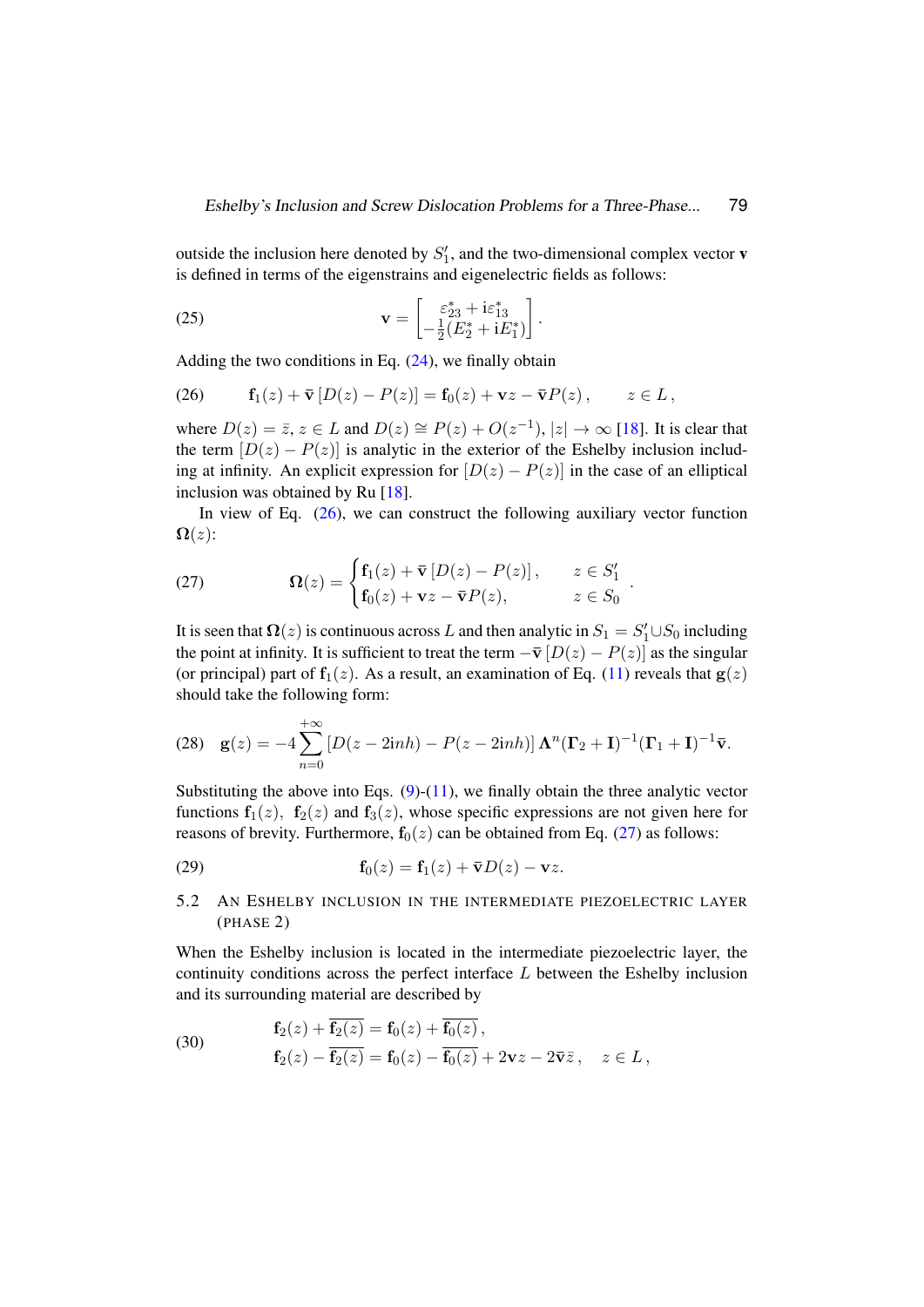where  $f_0(z)$  is the analytic vector function defined in the Eshelby inclusion denoted again by  $S_0$  and  $f_2(z)$  is the analytic vector function defined in the intermediate layer outside the inclusion denoted by  $S_2'$ . The complex vector **v** has been defined in Eq. [\(25\)](#page-8-2).

Adding the two conditions in Eq.  $(30)$ , we finally arrive at:

(31) 
$$
\mathbf{f}_2(z) + \overline{\mathbf{v}} \left[ D(z) - P(z) \right] = \mathbf{f}_0(z) + \mathbf{v}z - \overline{\mathbf{v}} P(z), \quad z \in L.
$$

Considering the above equation, we can construct the following auxiliary vector function  $\Psi(z)$ 

.

<span id="page-9-0"></span>(32) 
$$
\Psi(z) = \begin{cases} \mathbf{f}_2(z) + \bar{\mathbf{v}} [D(z) - P(z)], & z \in S'_2 \\ \mathbf{f}_0(z) + \mathbf{v}z - \bar{\mathbf{v}}P(z), & z \in S_0 \end{cases}
$$

It is seen that  $\Psi(z)$  is continuous across L and then analytic in  $S_2 = S_2' \cup S_0$  including the point at infinity. It is sufficient to treat the term  $-\bar{\mathbf{v}} [D(z) - P(z)]$  as the singular (or principal) part of  $f_2(z)$ . As a result, an examination of Eqs. [\(10\)](#page-2-3) and [\(11\)](#page-3-0) reveals that  $g(z)$  should take the following form:

(33) 
$$
\mathbf{g}(z) = -2 \sum_{n=0}^{+\infty} \left[ D(z - 2inh) - P(z - 2inh) \right] \mathbf{\Lambda}^n (\mathbf{\Gamma}_2 + \mathbf{I})^{-1} \mathbf{\bar{v}} + 2 \sum_{n=0}^{+\infty} \left[ \bar{D}(z - 2inh) - \bar{P}(z - 2inh) \right] \mathbf{\Lambda}^n (\mathbf{\Gamma}_2 + \mathbf{I})^{-1} (\mathbf{\Gamma}_1 + \mathbf{I})^{-1} (\mathbf{\Gamma}_1 - \mathbf{I}) \mathbf{v}.
$$

Substituting the above into Eqs.  $(9)$ – $(11)$ , we finally obtain the three analytic vector functions  $f_1(z)$ ,  $f_2(z)$  and  $f_3(z)$ , the specific expressions of which are again suppressed here for sake of brevity. Furthermore,  $f_0(z)$  can be obtained from Eq. [\(32\)](#page-9-0) as follows:

(34) 
$$
\mathbf{f}_0(z) = \mathbf{f}_2(z) + \overline{\mathbf{v}} D(z) - \mathbf{v} z.
$$

#### 6 CONCLUSIONS

Using the technique of analytic continuation, analytical solutions have been successfully derived for a screw dislocation or a two-dimensional Eshelby inclusion of arbitrary shape in any of the phases of a three-phase piezoelectric laminate consisting of an intermediate piezoelectric layer sandwiched between two semi-infinite piezoelectric media. Our analysis clearly indicates that the crucial step lies in the judicious choice of the analytic vector function  $g(z)$ . Finally, we mention here that the extension of the present method to plane deformations encounters certain difficulties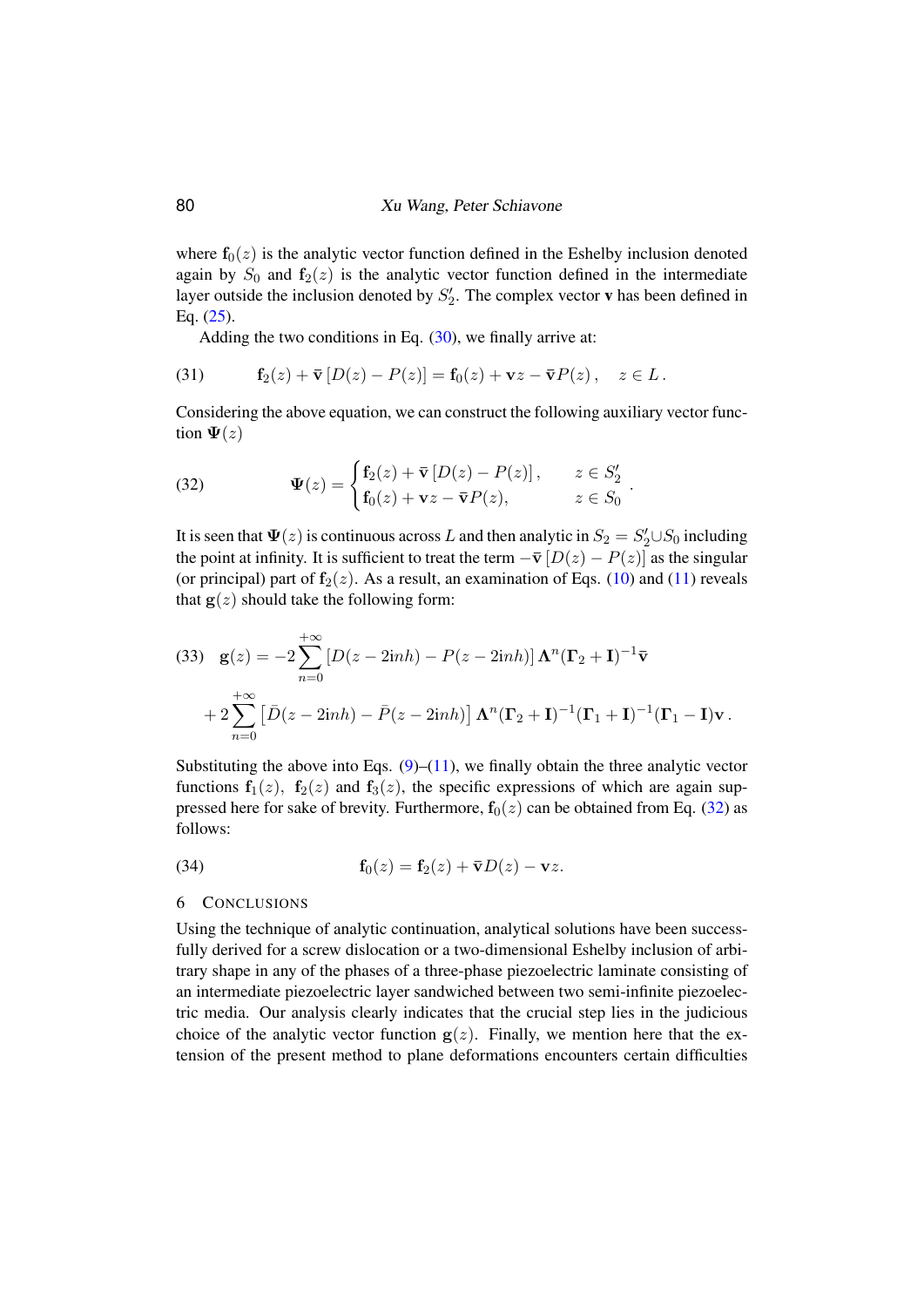essentially resulting from the presence of both the complex potential  $\varphi(z)$  and its derivative  $\varphi'(z)$  in the corresponding expressions for displacements and the resultant force [\[18\]](#page-11-3). The derivative of the complex potential will persist despite the definition of a new complex potential [\[13\]](#page-11-1) in view of the fact that there are two interfaces (not one) in the case of a three-phase laminate.

### ACKNOWLEDGEMENTS

This work is supported by the National Natural Science Foundation of China (Grant No. 11272121) and through a Discovery Grant from the Natural Sciences and Engineering Research Council of Canada (Grant No: RGPIN–2017–03716115112).

#### <span id="page-10-0"></span>**REFERENCES**

- [1] Y.T. CHOU (1966) Screw Dislocations in and Near Lamellar Inclusions. *Physica Status Solidi (b)* 17 509-516.
- [2] L.S. LIN, Y.T. CHOU (1975) Screw Dislocations in a Three-Phase Anisotropic Medium. *International Journal of Engineering Science* 13 317-325.
- [3] S.V. KAMAT, J.P. HIRTH, B. CARNAHAN (1987) Image Forces on Screw Dislocations in Multilayer Structures. *Scripta Metallurgica* 21 1587-1592.
- [4] M.L. ÖVEÇOĞLU, M.F. DOERNER, W.D. NIX. Elastic interactions of screw dislocations in thin films on substrates. *Acta Metallurgica* 35 294-2957.
- [5] L. STAGNI, R. LIZZIO (1992) Interaction between an Edge Dislocation and a Lamellar Inhomogeneity with a Slipping Interface. *Journal of Applied Mechanics* 59 215-217.
- [6] C.C. MA, R.L. LIN (2002) Full-Field Analysis of a Planar Anisotropic Layered Half-Plane for Concentrated Forces and Edge Dislocations. *Proceedings: Mathematical, Physical and Engineering Sciences* 458 2369-2392.
- [7] C.C. MA, H.T. LU (2006) Theoretical Analysis of Screw Dislocations and Image Forces in Anisotropic Multilayered Media. *Physical Review B* 73 144102(1)- 144102(12).
- [8] K. ZHOU, M.S. WU (2010) Elastic Fields Due to an Edge Dislocation in an Isotropic Film-Substrate by the Image Method. *Acta Mechanica* 211 271-292.
- [9] X. WANG (2011) On Edge Dislocation in a Multilayered Laminate. *Theoretical and Applied Mechanics Letters* 1 021005(1)-021005(4).
- <span id="page-10-1"></span>[10] N. OGBONNA (2014) Force on a Screw Dislocation in a Laminated Structure. *Mathematics and Mechanics of Solids* 19 694-702.
- <span id="page-10-2"></span>[11] H.T. ZHANG, Y.T. CHOU (1985) Antiplane Eigenstrain Problem of an Elliptic Inclusion in a Two-Phase Anisotropic Medium. *ASME Journal of Applied Mechanics* 52 87-90.
- <span id="page-10-3"></span>[12] H.Y. YU, S.C. SANDAY (1991) Elastic Field in Jointed Semi-Infinite Solids with an Inclusion. *Proceedings of the Royal Society of London Series A* 434 521-530.